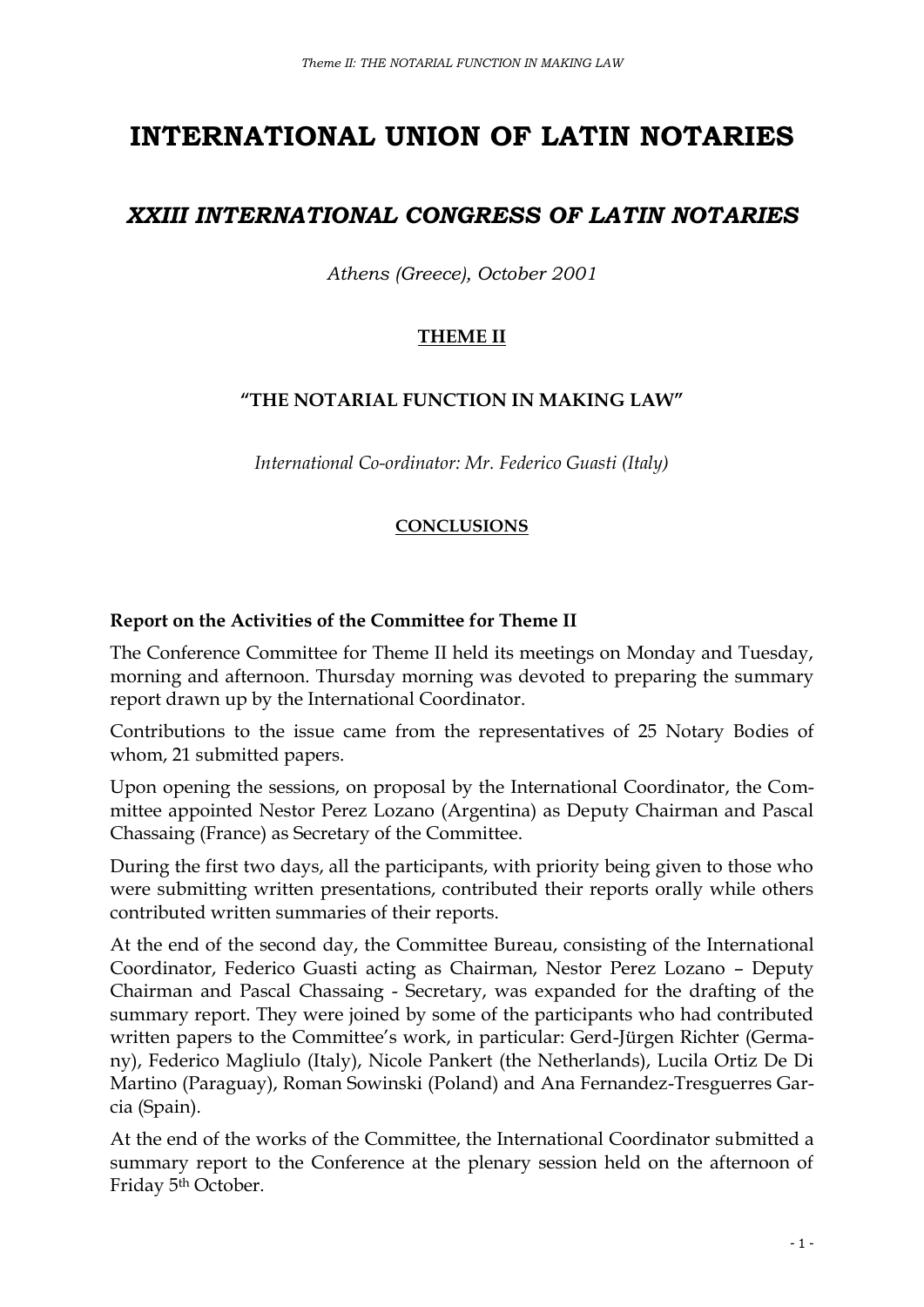On that occasion he pointed out that, at first sight, the issue might have seemed to be excessively general, but on a closer look, it did provide leads for a more thorough examination of some specific aspects such as the juridical standpoint and the policy of notarial groups. However, in order not to broaden the field of research too much and in order to keep the discussion focused on the subject matter of the Conference, he had decided to develop the issue mainly as a reflection focusing on future prospects in a rapidly evolving juridical and technical context.

The reports submitted dealt with the issue mainly from two different viewpoints:

- from the standpoint (direct) of a notarial deed as source of rights and duties that are freely negotiated by the parties, thus becoming binding on the parties and against third parties; in particular, new contract rules produced by notaries in their efforts to provide solutions for circumstances that are not provided for in existing legislation;
- from the standpoint (indirect) of the more or less explicit participation by notaries and by relevant institutions in the evolution of private and trade law, in response to the changes occurring in civil society, in economic relationships and in negotiating techniques. Such participation occurs as a result of "practice" namely the repeated and constant use of the same type of deed or contractual clauses for regulating socially important situations which, as regards the notaries, come about as a result of the cooperation provided by the official notary bodies to the legislator.

The reports submitted by some Countries supported a long-standing tradition in Latin notarial groups, focused mainly on the former aspect.

In the reports by Countries where notarial functions have been introduced or reintroduced recently, the emphasis was placed mainly on the latter aspect since they are more sensitive to changes that have occurred in Private Law in recent years, considering however that since these notaries have been in this profession for only a relatively few years, a 'practice' has not yet emerged.

Other speakers dealt with both aspects, since there had been no specification within the broad context of the conference issue as to which of the two was to be given priority; but perhaps this had been intentional, leaving it up to each Country to chose the standpoint that best suited its legal reality.

Then there was a small group of papers supporting the view that the notarial function is marginal and does not itself create law.

In any case what emerged from the reports submitted and above all from the discussions held during the Congress, is that the law-creation capacity by notarial groups is a characteristic which is peculiar to the Latin notary groups where the interpretation of the law and of the will of the parties has been part of the exercise of the profession by tradition. On the contrary, in Common Law countries, notaries seem to have more of a certifying function, leaving the function of adjusting private autonomy to the legal system and of generating law (as suggested in the conference issue) up to legal experts, lawyers and judges.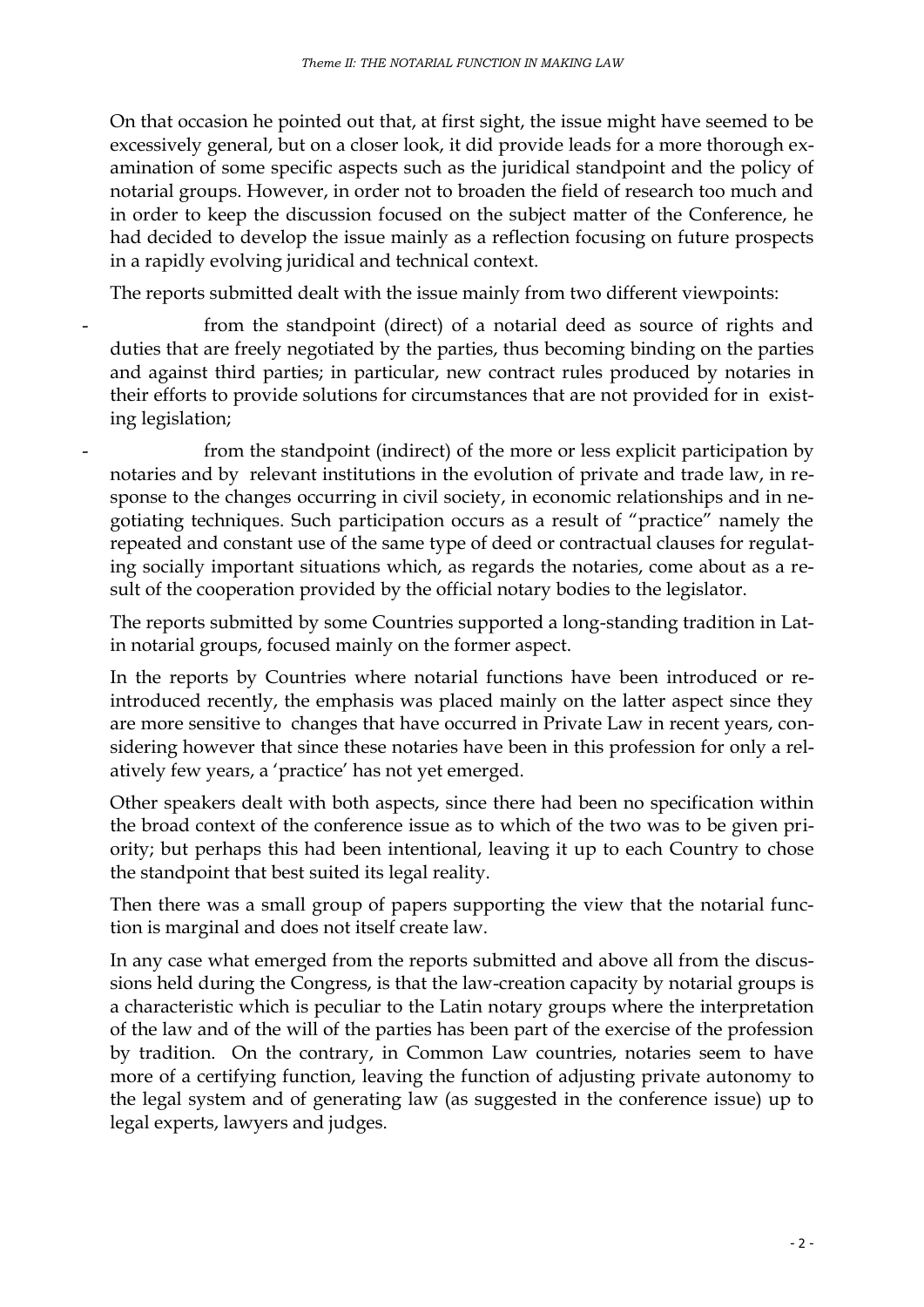#### **Summary Report and Conclusions**

#### **1.** *The notary's function and the creation of law*

In general the 'law-generating role' that is inherent in the function of notaries when they are called upon to regulate legal and private law relationships through the drawing up of authentic deeds that are binding for the parties and on third parties, some of which enforceable, is taken for granted.

These are deeds whose authorship lies exclusively with the notary and they are drawn up after the will of the parties has adjusted to the existing legal system, in compliance with the limits imposed by the latter on negotiation freedom and taking into account the typical nature and/or irrevocable and/or unavailable nature of some rights and duties.

This occurs upon request by the parties (whether they be natural or juridical persons), who confront themselves with the constant evolution of circumstances and needs in such fields as the economic area, the family, people and the settlement of hereditary assets.

Usually it is the notary who is the first jurist to face the new juridical figures in the area of private law in a 'non-litigation' setting and who caters to the need of regulating them in concrete contracts.

In seeking to understand the real scope of the application of the law and of its innovations, and in seeking to coordinate them with the existing system, the notary often identifies new cases. And these are the outcome of a creative interpretational effort without which the regulations would end up not having adequate room for application. It can be stated, however, that the activity of the notary in applying the law is always in some respects creative, because, even when it does not lead to the creation of new transactional figures, it is always aimed at identifying the true meaning of a legislative text, and since the notary is the first to be responsible for such application, he is also the first to interpret the law.

# **2.** *Evolution in time of the law-creating function.*

As to the scope of this role, there has been an evolution in time as a consequence of several factors: the legislator is increasingly paying attention to the needs and interests of the community and not only of individuals; in addition in the economic field there has been a move away from specialty toward standardization, from individual contracts to standard contracts, from contracts resulting from adhesion to standard contracts; in a nutshell, attention is moving away from case-based contracts which – albeit invoking general principles - protect above all the interest of the individual, towards contracts that protect groups (consumers, savers, utilities users, the users of services, etc.), or that result from the globalisation of the economy, also as a consequence or technical developments in the areas of Information Technology, Communications and real-time data transmission.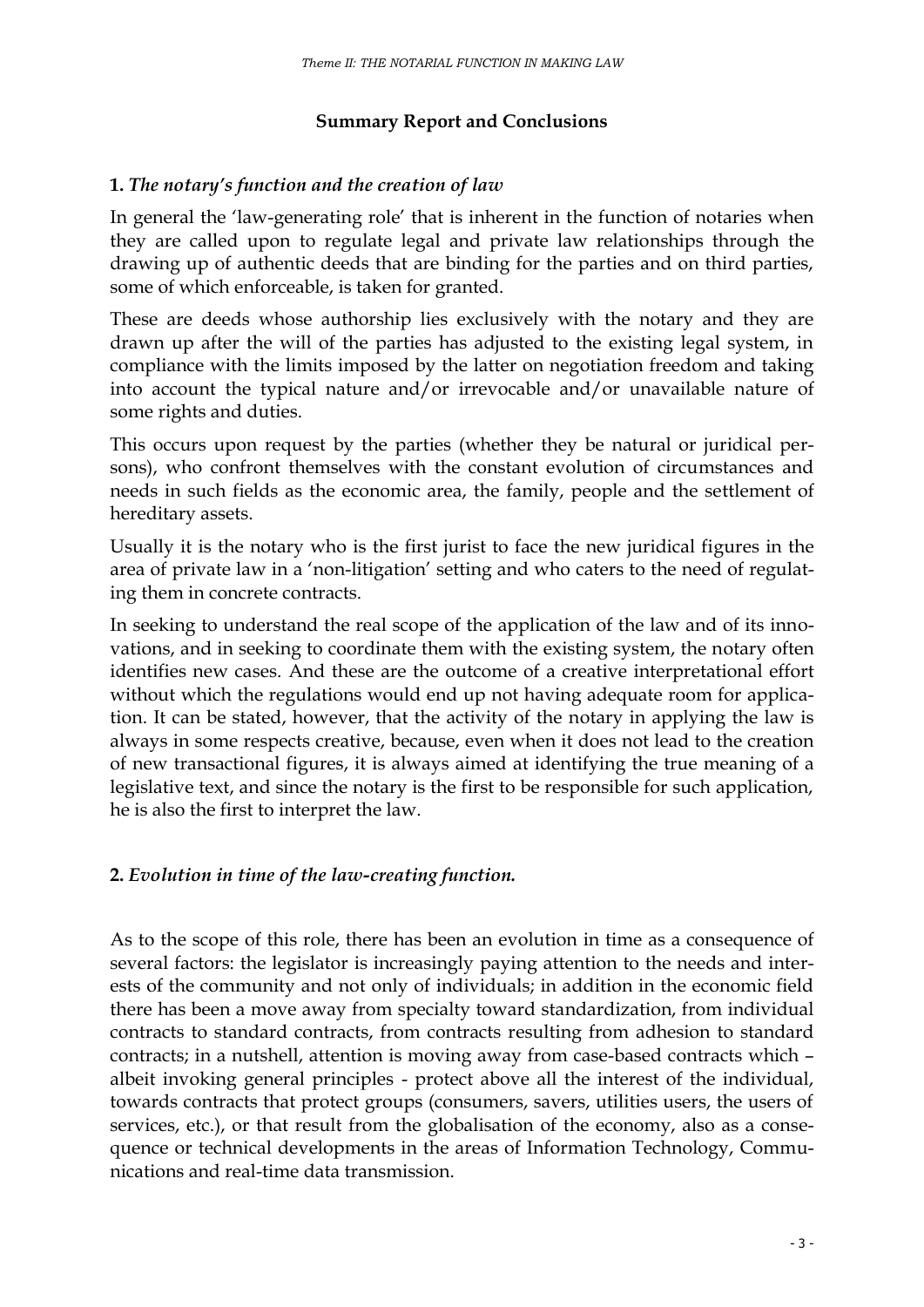In this respect the situation of the European Union is emblematic, where the Community laws on these issues seem to aim at strongly compressing the role of the notary as creator of law.

This system of common regulations can be expected to be widened to countries outside Europe as a consequence of globalisation. Furthermore, these phenomena are compounded by the easier and widespread access for the public to sources of specialized and/or obligatory information and to the body of laws that tends to be extremely detailed for some business areas.

This entails a reduction, but not a total compression, of the boundaries within which the notary can have recourse to creativity and to his experience and professional ability as legal expert, in adjusting transactions to the contractual will of the parties on a case-by-case basis in the effort of equitably settling the parties' respective interests.

# **3.** *Characteristics of the creative function and role of the organizations that represent notaries*

Alongside the above phenomena, that could be defined as compressing contractual freedom, economic and social relationships evolve and hence there arises the need to regulate the new legal circumstances that arise, they too being the outcome of the evolution of needs, interests and relationships among people; new forms of the rights of ownership, new types of agreements and relationships between economic groups, consortia among enterprises, new forms of enjoying and using real estate and financial assets, fiduciary relationships, management of family assets, private associations, non-profit organisations, provisions in the case of sudden incapacity, protection of the natural family, provisions as to the use of one's organs, regulations governing hetero- and homosexual relationships, etc. are only some examples of the evolution of new circumstances that notaries have to cope with.

However, all the reports submitted, seem to agree on the fact that the inevitable shortcomings in the legal systems and the delays of the legislator in adjusting the regulations to the new arising needs and to an ever-changing reality, still offer broad margins for creative activity assigned to a legal expert having characteristics that are typical of the notary of the Latin type, who is closer to the needs of the people and fully immersed in the economic and social reality of the community.

That is to say a legal expert who is not the rigid custodian of laws in codified form, but a person who knows how to interpret the most authentic aspirations arising from the context in which he operates, thus facilitating the implementation of the natural law that identifies with the desire for equity and justice arising spontaneously, and at times unwittingly, from society. This desire can be met by the notary when he is called upon to shape legal transactions within a framework whose mainstays are the worthiness of the interests at play and the unfailing respect for the common good and the moral sensitivity of the society of which he is part.

What arises from the work of the notary is a source of law whose distinctive feature is that it is the direct expression of the aspirations of the recipients, aspirations that are made legitimate and accomplished through the intervention of the notary: in oth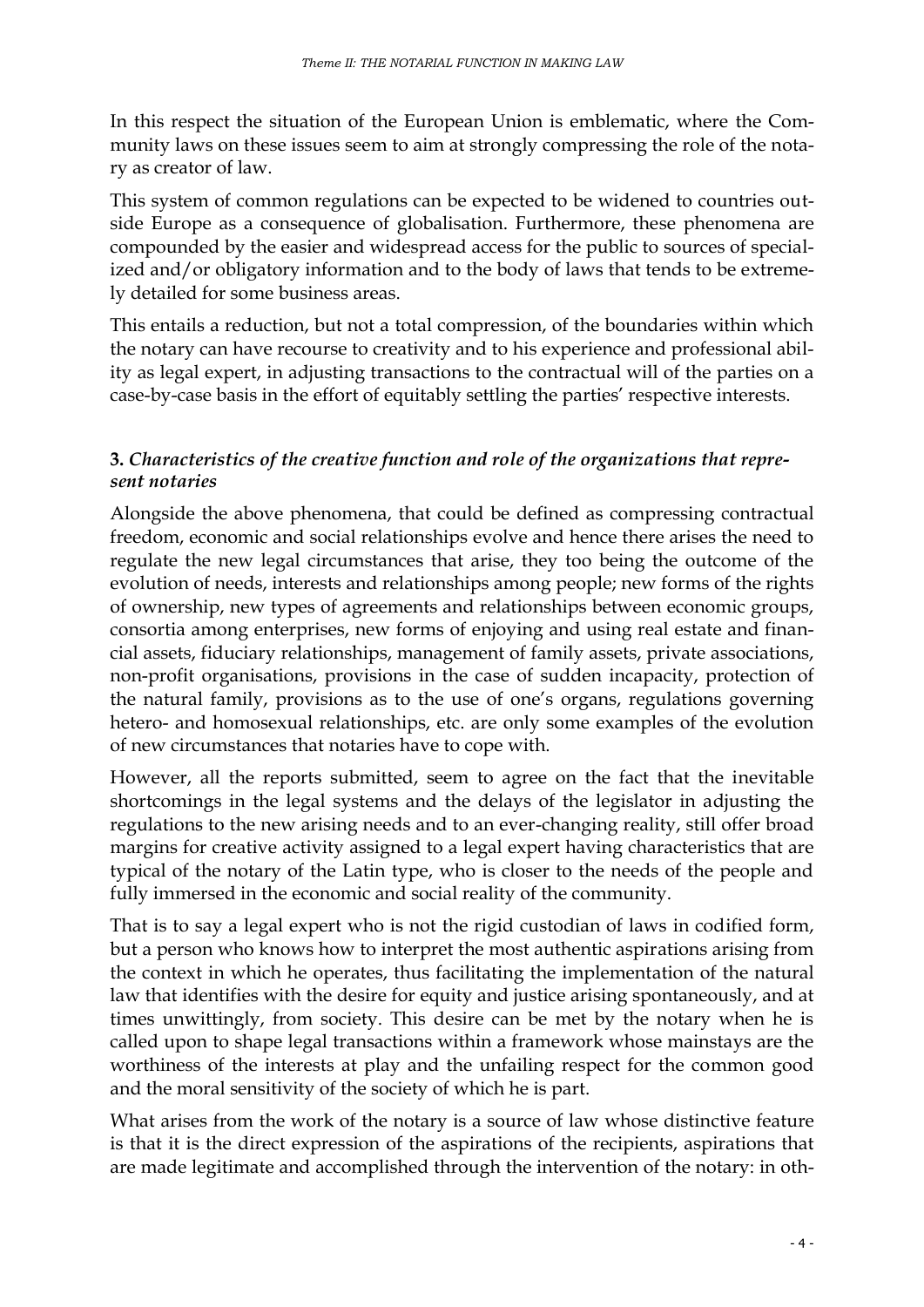er terms, therefore, this is a law that is "needed" (bottom-up) and not "imposed" (top-down).

But new areas for this function of the notary appear to be feasible not only as a result of the individual professional, but rather of notarial groups as a structured and organized profession.

Seeking to strike a balance between the initiatives of notaries as a professional group and of the individual notary with regard to the innovation of law is going to be one of the most difficult challenges that the notarial community will have to face in coming years, and it will require the cooperation and spirit of self-imposed responsibility of each member of the profession.

In many Countries (and we hope that this can soon be true of all the Countries where the notary profession is of the Latin type), the organizations that represent our profession are already in a position to interpret the needs of the public and contribute therefore to the elaboration of uniform solutions that prove to be also most appropriate and consistent with the legal system; this can be done by collecting the contributions of all the notaries who operate across our Countries and extracting the essence of their experiences. Furthermore, on the basis of the authority that our body has, since it represents the profession, it could even turn to the legislator for clarifications and even intervene in the law-making process so as to take into account any new circumstances arising from unprecedented personal or contractual situations, or those arising from the customs and legal systems of other countries with which we come into contact as a result of globalisation of economic and social relationships.

In other terms, the creative function of the individual notary is shifting towards notarial organizations (and perhaps this is an irreversible phenomena) which are strong bodies at both the national and supranational levels. These organizations will have to become specialized, they will have to be endowed with the ability to provide uniform solutions to problems that are widespread among the users, and they must also be capable of adopting legal institutes that have proven to be successful in other countries, thus facilitating the spreading the more commonly found sound and wellgrounded practice, and hence call the attention of judges and legislators to take into account the new phenomena of Private Law.

This is a function, therefore, that can justify a more pro-active stance by the notarial profession on the basis of which notarial bodies can even expect to be consulted and be called upon to participate in the law-making process. In other words, notaries can become authors and

shapers of legal private relationships in transactions between parties.

But to be able to claim this role fully, the representative organizations of notaries, both national and supranational, need to take on the premise which is exclusively that of providing the political protection of the group.

But, our authorities need to have very high level legal and professional competence so as to be able, on the one hand, to interact on an equal standing with the authorities empowered to issue laws and regulations, and on the other, transfer to individual notaries all the information required for them to be able adopt the same process